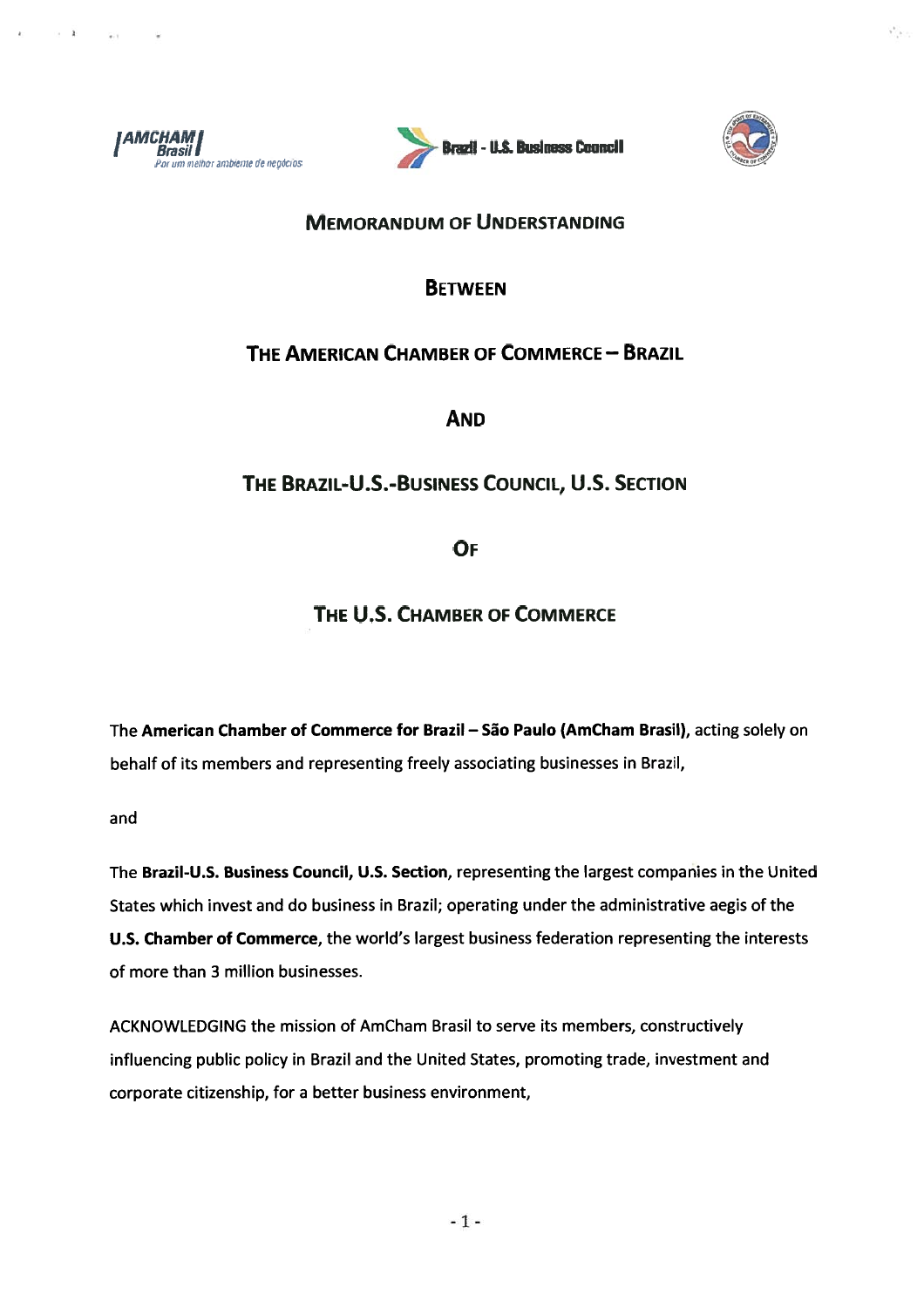

 $\mathbf{r} = \mathbf{r}$ 





ACKNOWLEDGING the mission of the Brazil-U.S. Business Council as <sup>a</sup> whole, created to:

- foster understanding among the private sectors in Brazil and the United States
- to enhance the economic and political relationship between the two countries
- to protect, maintain, and advance trade and investment between the United States and Brazil through free trade, free market, and free enterprise.

ACKNOWLEDGING the strong and growing trade and investment relationship between Brazil and the United States, accounting for flows of over US\$ 60 billion in goods and US\$ 8 billion in cross direct investment,

RECOGNIZING the strategic nature of the partnership between Brazil and the United States in all commercial areas,

CONSIDERING that businesses both in Brazil and in the United States as represented by the respective memberships of AmCham Brasil and the Brazil-U.S. Business Council, U.S. Section can benefit from increased cooperation between them,

HAVE REACHED the following understanding:

#### I. PURPOSE

The purpose of this Memorandum of Understanding is to establish the principles and the basis for increased cooperation between AmCham Brasil and the Brazil-U.S. Business Council, U.S. Section of the U.S. Chamber of Commerce, with <sup>a</sup> view toward improving the business environment in and between the two countries.

It shall be understood that AmCham Brasil, and the Brazil-U.S. Business Council, U.S. Section of the U.S Chamber of Commerce are, and shall remain, independent entities and neither shall act as agen<sup>t</sup> for the other. Neither organization shall act as the representative for the other nor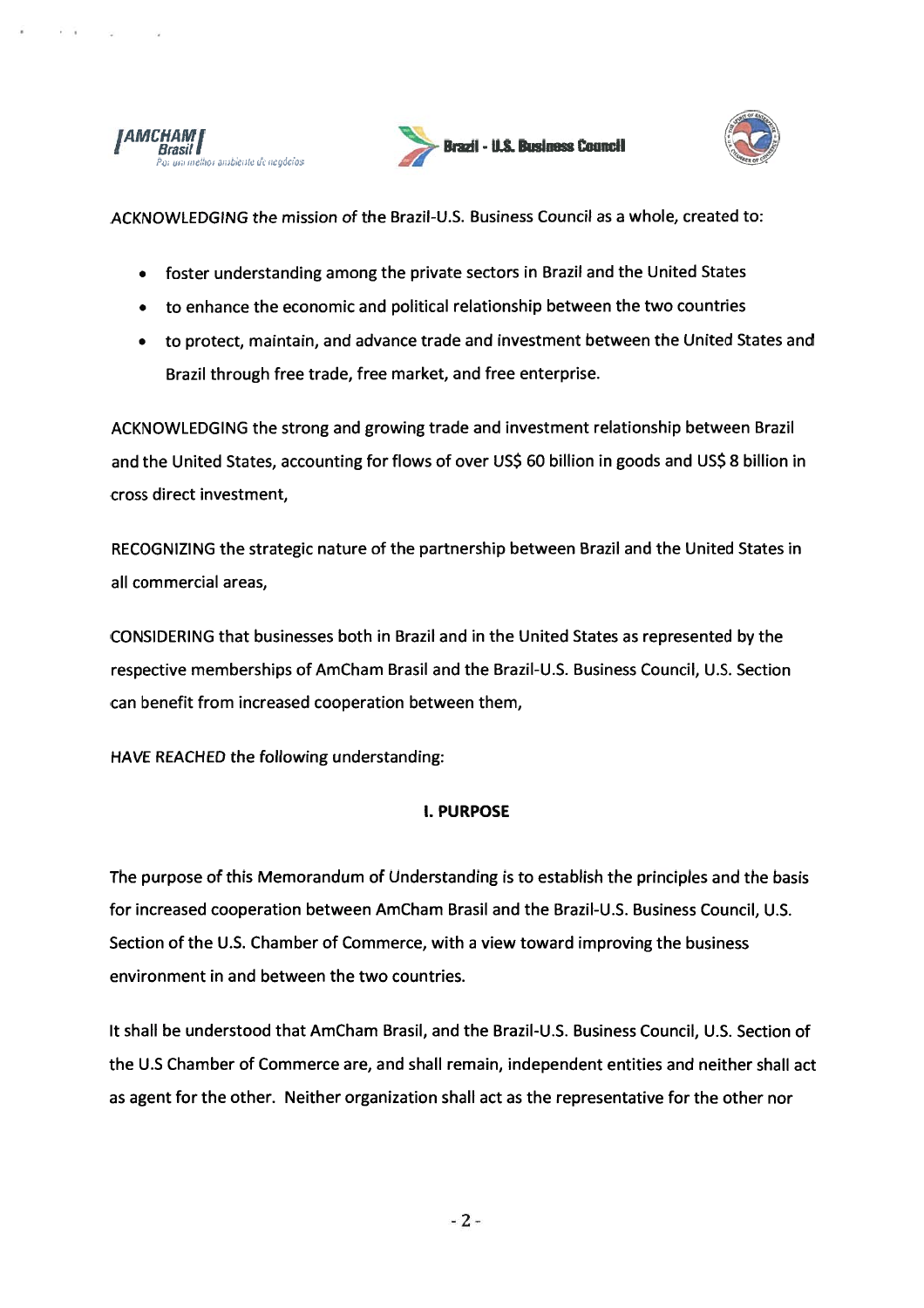

 $\ddot{\phantom{1}}$ 





shall either organization have the authority to bind the other to any contract or agreemen<sup>t</sup> nor to direct the activities of the other.

#### II. SCOPE

AmCham Brasil and the Brazil-U.S. Business Council, U.S. Section of the U.S. Chamber of Commerce shall voluntarily work together to foster business growth, to better the business climate and environment in Brazil and the United States and to be an informational resource to promote such growth.

The scope of this Memorandum of Understanding shall encompass cooperation in the following areas:

A) The Brazil-U.S. Business Council, U.S. Section will strive to conduct its activities in Brazil, including its policy and business missions, jointly and with the suppor<sup>t</sup> of AmCham Brasil which will strive to conduct its activities in the United States, including its policy and business missions, jointly and with the suppor<sup>t</sup> of the Brazil-U.S. Business Council, U.S. Section.

B) The Brazil-U.S. Business Council, U.S. Section and AmCham Brasil intend to work together to coordinate their policy and advocacy activities, particularly on topics regarding bilateral agreements between Brazil and the United States.

C) AmCham Brasil will have a seat on the Brazil-U.S. Business Council, U.S. Section Board of Directors for topics related to its advocacy agenda, and the Brazil-U.S. Business Council, U.S. Section will have <sup>a</sup> seat on AmCham's Advocacy Committee.

Cooperation and activities in the aforementioned areas shall endeavor to promote trade and investment and to create <sup>a</sup> better environment for business in Brazil and the United States.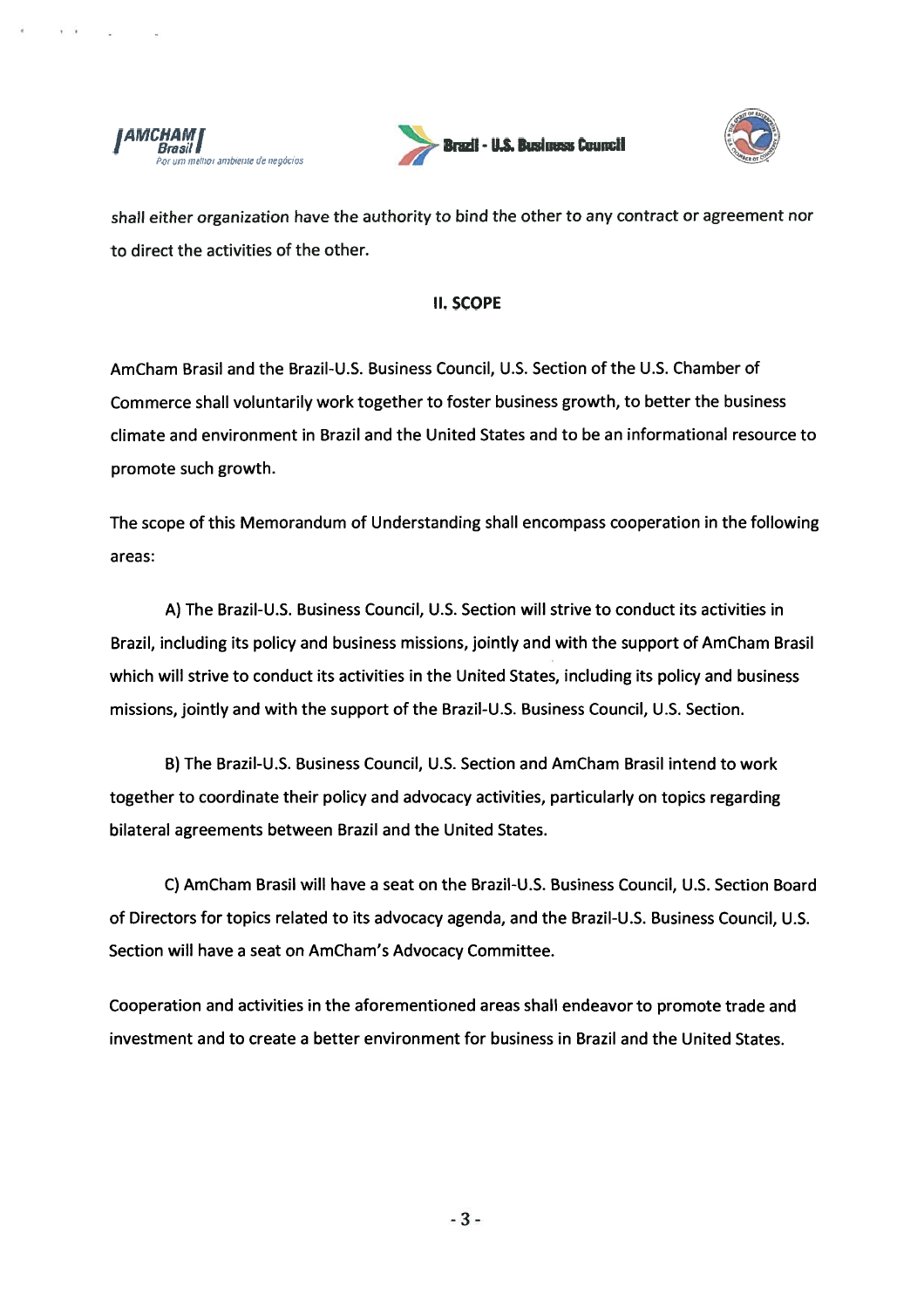





#### **III. FINANCIAL RESOURCES**

The present Memorandum of Understanding does not involve the transfer of financial resources between the signatories, each of which shall bear the necessary expenses related to their respective performance.

AmCham Brasil and the Brazil-U.S. Business Council, U.S. Section are voluntarily entering into this Memorandum of Understanding as equals. Neither is hiring or retaining the other. Neither shall represent the other and neither shall compensate the other for any activities undertaken in furtherance of the goals of this Memorandum of Understanding.

#### **IV. MODIFICATIONS**

The present Memorandum of Understanding may be modified at any time upon agreement between AmCham Brasil and the Brazil-U.S. Business Council, U.S. Section. All such modifications shall be done in writing and signed by appropriate individuals from both organizations.

#### **V. ENTRY INTO FORCE**

The present Memorandum of Understanding shall enter into force on the date of its signature and shall remain in force until terminated by either of the parties.

#### **VI. NOTICE**

The present Memorandum of Understanding may be terminated at any time by either signatory through written notice.